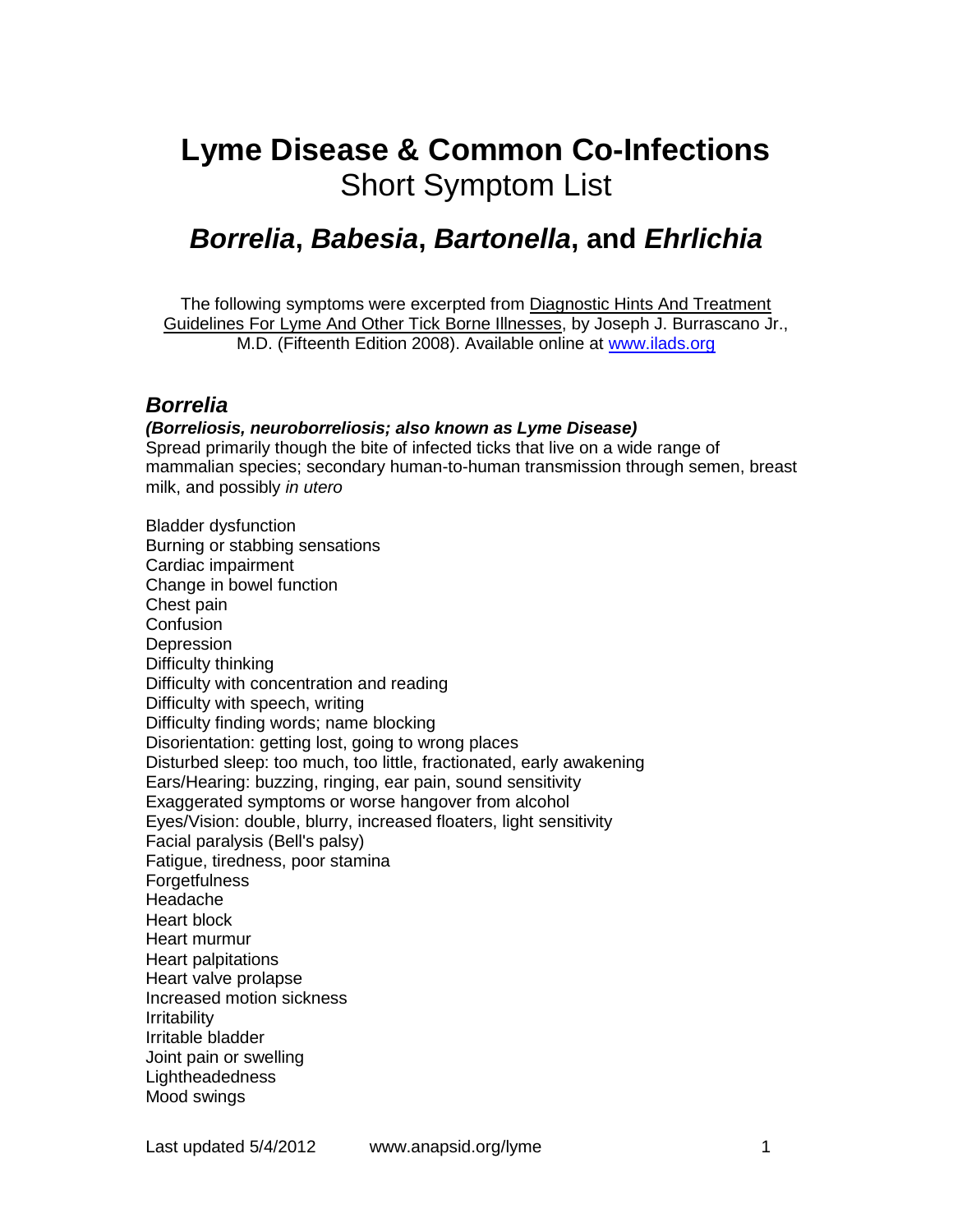Muscle pain or cramps Neck creaks & cracks Neck stiffness, pain Numbness Pelvic pain Poor attention Poor balance Poor short-term memory Problem absorbing new information Pulse skips Rib soreness Sexual dysfunction or loss of libido Shooting pains Shortness of breath; cough Skin hypersensitivity Sore throat Stiffness of the joints or back Swollen glands Testicular pain **Tingling Tremor** Twitching of the face or other muscles Unavoidable need to sit or lay down Unexplained breast pain Unexplained fevers, sweats, chills or flushing Unexplained hair loss Unexplained menstrual irregularity' Unexplained milk production Unexplained weight loss or gain Upset Stomach or abdominal pain Vertigo **Wooziness** 

## *Babesia*

#### *(Babesiosis)*

*Babesia* is a protozoan spread by ticks, blood transfusion, and *in utero*. Despite there being 20+ known forms to date, current testing only looks for two of them (*B. microti* and WA-1).

Air hunger Cough **Fatigue** Fevers Headache **Hemolysis** Imbalance without true vertigo Mild encephalopathy